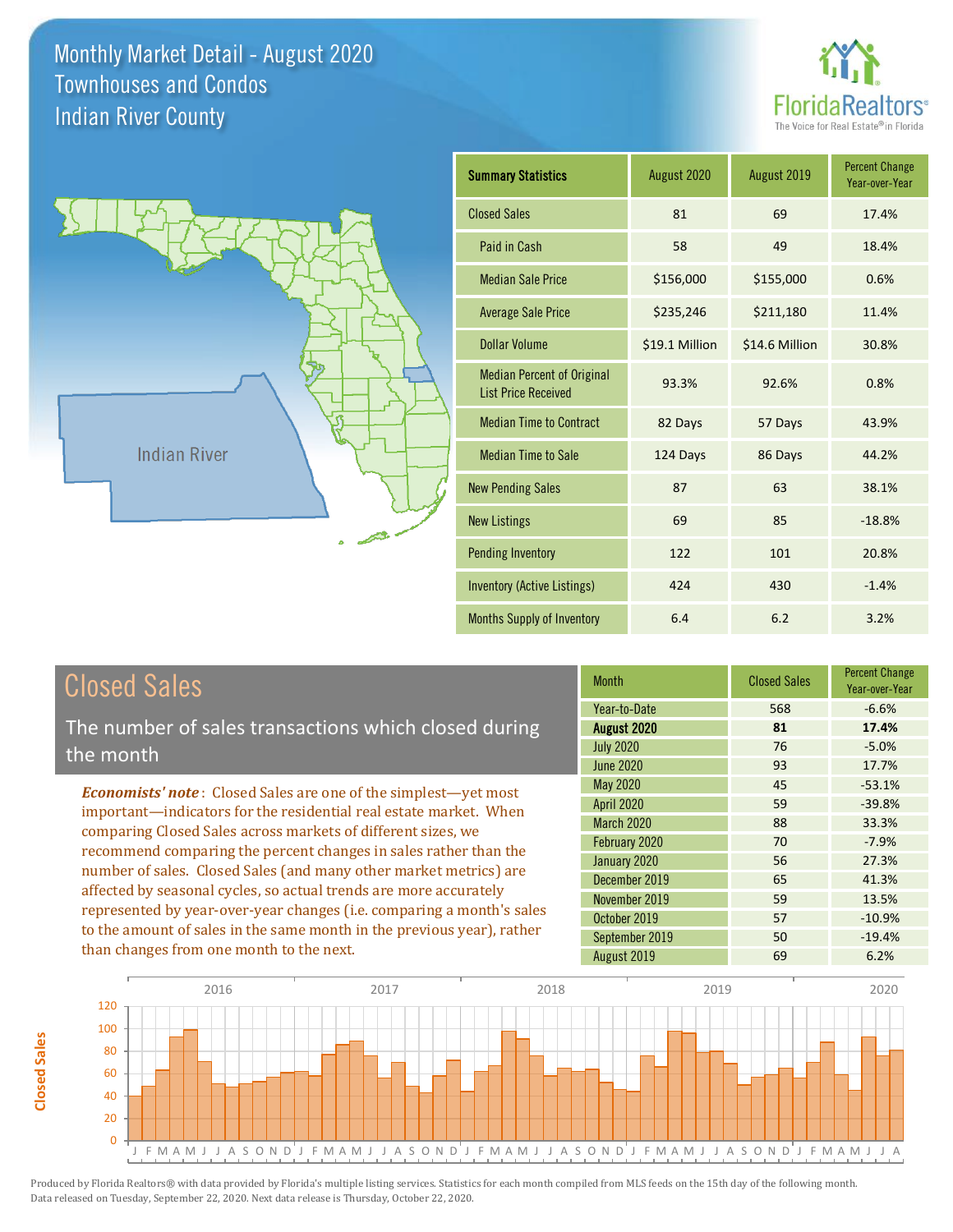this statistic should be interpreted with care.



34 3.0%

| Cash Sales                                                                     | <b>Month</b>      | <b>Cash Sales</b> | <b>Percent Change</b><br>Year-over-Year |
|--------------------------------------------------------------------------------|-------------------|-------------------|-----------------------------------------|
|                                                                                | Year-to-Date      | 363               | $-14.6%$                                |
| The number of Closed Sales during the month in which                           | August 2020       | 58                | 18.4%                                   |
| buyers exclusively paid in cash                                                | <b>July 2020</b>  | 50                | $-2.0%$                                 |
|                                                                                | June 2020         | 56                | 12.0%                                   |
|                                                                                | May 2020          | 26                | $-63.9%$                                |
|                                                                                | <b>April 2020</b> | 39                | $-42.6%$                                |
| <b>Economists' note:</b> Cash Sales can be a useful indicator of the extent to | <b>March 2020</b> | 58                | 23.4%                                   |
| which investors are participating in the market. Why? Investors are            | February 2020     | 41                | $-28.1%$                                |
| far more likely to have the funds to purchase a home available up front,       | January 2020      | 35                | 12.9%                                   |
| whereas the typical homebuyer requires a mortgage or some other                | December 2019     | 45                | 45.2%                                   |
| form of financing. There are, of course, many possible exceptions, so          | November 2019     | 44                | 22.2%                                   |

J F M A M J J A S O N D J F M A M J J A S O N D J F M A M J J A S O N D J F M A M J J A S O N D J F M A M J J A 0 20 40 60 80 2016 2017 2018 2019 2020

# Cash Sales as a Percentage of Closed Sales

The percentage of Closed Sales during the month which were Cash Sales

*Economists' note* : This statistic is simply another way of viewing Cash Sales. The remaining percentages of Closed Sales (i.e. those not paid fully in cash) each month involved some sort of financing, such as mortgages, owner/seller financing, assumed loans, etc.

| <b>Month</b>      | <b>Percent of Closed</b><br>Sales Paid in Cash | <b>Percent Change</b><br>Year-over-Year |
|-------------------|------------------------------------------------|-----------------------------------------|
| Year-to-Date      | 63.9%                                          | $-8.6%$                                 |
| August 2020       | 71.6%                                          | 0.8%                                    |
| <b>July 2020</b>  | 65.8%                                          | 3.1%                                    |
| <b>June 2020</b>  | 60.2%                                          | $-4.9%$                                 |
| May 2020          | 57.8%                                          | $-22.9%$                                |
| <b>April 2020</b> | 66.1%                                          | $-4.8%$                                 |
| March 2020        | 65.9%                                          | $-7.4%$                                 |
| February 2020     | 58.6%                                          | $-21.9%$                                |
| January 2020      | 62.5%                                          | $-11.3%$                                |
| December 2019     | 69.2%                                          | 2.7%                                    |
| November 2019     | 74.6%                                          | 7.8%                                    |
| October 2019      | 59.6%                                          | 15.5%                                   |
| September 2019    | 76.0%                                          | 30.8%                                   |
| August 2019       | 71.0%                                          | 21.4%                                   |

September 2019 **38** 5.6%

October 2019

August 2019 **49** 28.9%



**Cash Sales**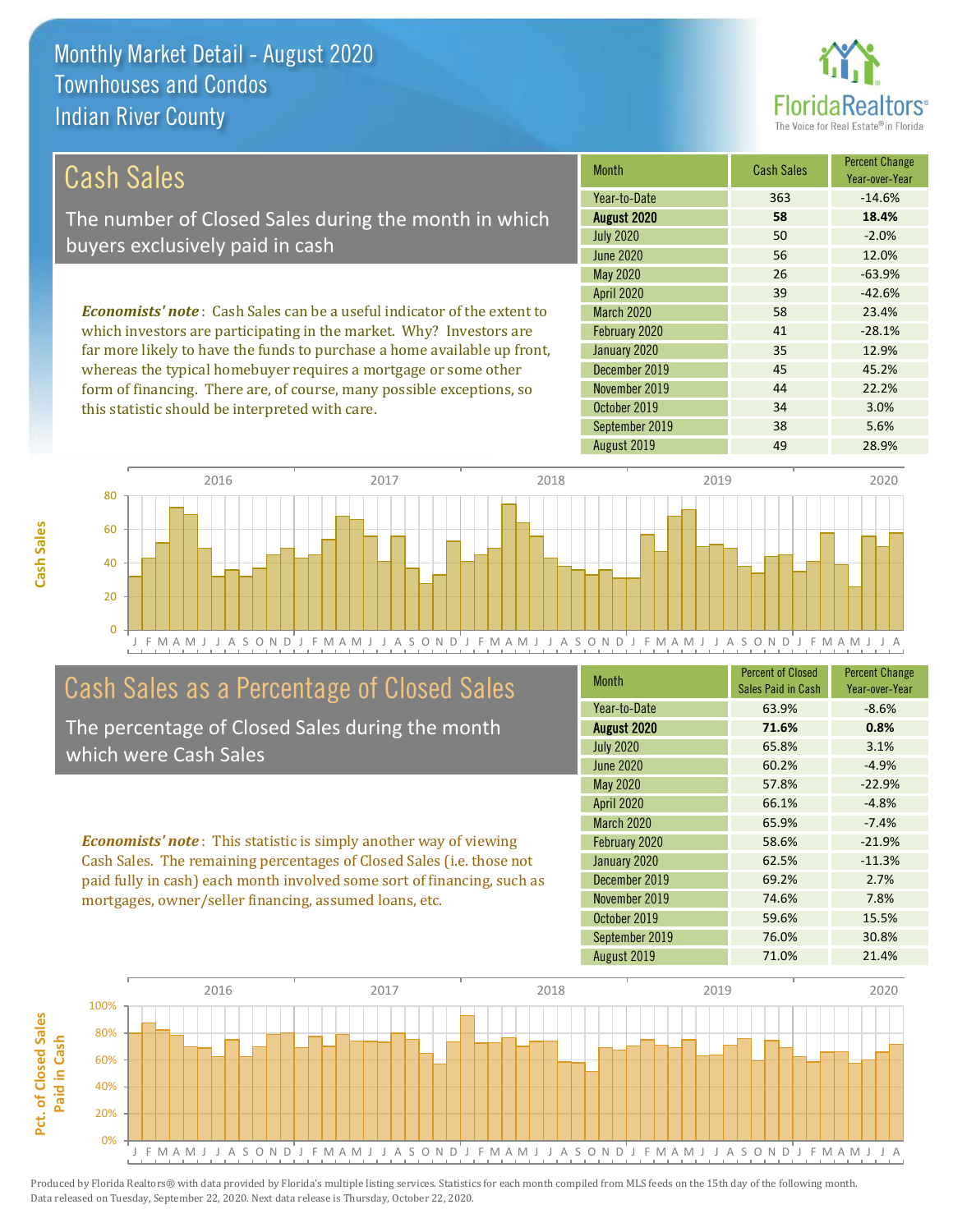

### Median Sale Price

The median sale price reported for the month (i.e. 50% of sales were above and 50% of sales were below)

*Economists' note* : Median Sale Price is our preferred summary statistic for price activity because, unlike Average Sale Price, Median Sale Price is not sensitive to high sale prices for small numbers of homes that may not be characteristic of the market area. Keep in mind that median price trends over time are not always solely caused by changes in the general value of local real estate. Median sale price only reflects the values of the homes that *sold* each month, and the mix of the types of homes that sell can change over time.

| <b>Month</b>     | <b>Median Sale Price</b> | <b>Percent Change</b><br>Year-over-Year |
|------------------|--------------------------|-----------------------------------------|
| Year-to-Date     | \$163,000                | $-1.8%$                                 |
| August 2020      | \$156,000                | 0.6%                                    |
| <b>July 2020</b> | \$201,500                | 30.6%                                   |
| <b>June 2020</b> | \$165,000                | 7.9%                                    |
| May 2020         | \$156,900                | $-23.1%$                                |
| April 2020       | \$143,500                | $-22.1%$                                |
| March 2020       | \$185,000                | 5.7%                                    |
| February 2020    | \$160,000                | 11.3%                                   |
| January 2020     | \$161,638                | 12.6%                                   |
| December 2019    | \$155,500                | 2.0%                                    |
| November 2019    | \$157,500                | $-5.1%$                                 |
| October 2019     | \$140,000                | $-11.4%$                                |
| September 2019   | \$153,500                | 7.9%                                    |
| August 2019      | \$155,000                | 2.0%                                    |



### Average Sale Price

The average sale price reported for the month (i.e. total sales in dollars divided by the number of sales)

*Economists' note* : Usually, we prefer Median Sale Price over Average Sale Price as a summary statistic for home prices. However, Average Sale Price does have its uses—particularly when it is analyzed alongside the Median Sale Price. For one, the relative difference between the two statistics can provide some insight into the market for higher-end homes in an area.

| <b>Month</b>     | <b>Average Sale Price</b> | <b>Percent Change</b><br>Year-over-Year |
|------------------|---------------------------|-----------------------------------------|
| Year-to-Date     | \$257,330                 | $-10.7%$                                |
| August 2020      | \$235,246                 | 11.4%                                   |
| <b>July 2020</b> | \$274,789                 | $-3.8%$                                 |
| <b>June 2020</b> | \$254,264                 | $-14.8%$                                |
| May 2020         | \$203,743                 | $-31.9%$                                |
| April 2020       | \$250,344                 | $-27.7%$                                |
| March 2020       | \$290,958                 | $-6.1%$                                 |
| February 2020    | \$232,388                 | 6.8%                                    |
| January 2020     | \$299,421                 | $-9.5%$                                 |
| December 2019    | \$322,464                 | 46.6%                                   |
| November 2019    | \$288,381                 | $-13.7%$                                |
| October 2019     | \$223,657                 | $-23.0%$                                |
| September 2019   | \$216,370                 | 4.0%                                    |
| August 2019      | \$211,180                 | $-9.7%$                                 |



**Median Sale Price**

**Median Sale Price** 

**Average Sale Price**

Average Sale Price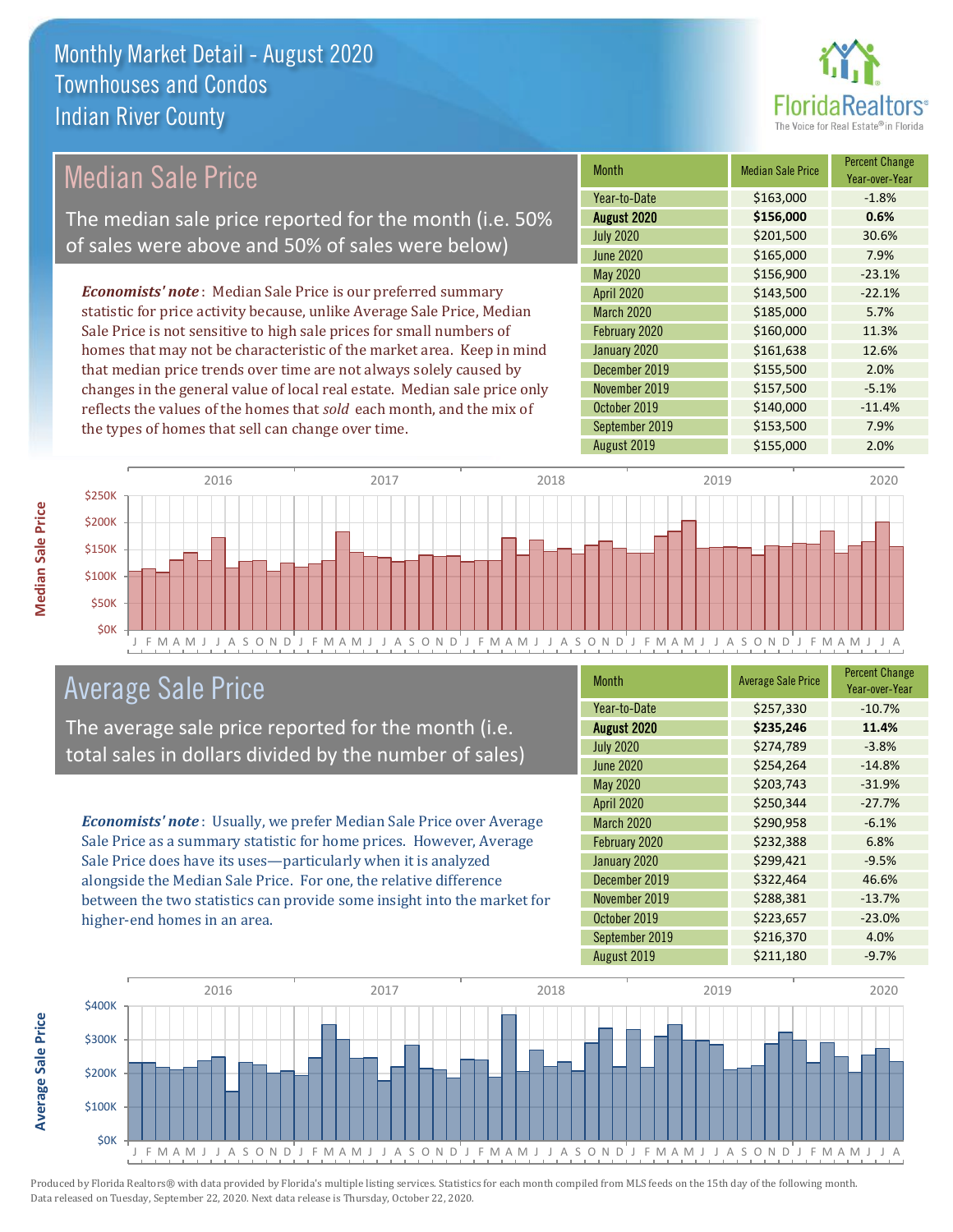

Year-over-Year

### ollar Volume

The sum of the sale prices for all sales which closed during the month

*Economists' note* : Dollar Volume is simply the sum of all sale prices in a given time period, and can quickly be calculated by multiplying Closed Sales by Average Sale Price. It is a strong indicator of the health of the real estate industry in a market, and is of particular interest to real estate professionals, investors, analysts, and government agencies. Potential home sellers and home buyers, on the other hand, will likely be better served by paying attention to trends in the two components of Dollar Volume (i.e. sales and prices) individually.



### Median Percent of Original List Price Received

The median of the sale price (as a percentage of the original list price) across all properties selling during the month

*Economists' note* : The Median Percent of Original List Price Received is useful as an indicator of market recovery, since it typically rises as buyers realize that the market may be moving away from them and they need to match the selling price (or better it) in order to get a contract on the house. This is usually the last measure to indicate a market has shifted from down to up, so it is what we would call a *lagging* indicator.

| <b>Month</b>      | Med. Pct. of Orig.<br><b>List Price Received</b> | <b>Percent Change</b><br>Year-over-Year |
|-------------------|--------------------------------------------------|-----------------------------------------|
| Year-to-Date      | 93.3%                                            | $-0.1%$                                 |
| August 2020       | 93.3%                                            | 0.8%                                    |
| <b>July 2020</b>  | 93.4%                                            | 0.3%                                    |
| <b>June 2020</b>  | 92.6%                                            | 0.2%                                    |
| May 2020          | 94.4%                                            | 0.6%                                    |
| <b>April 2020</b> | 93.8%                                            | 0.2%                                    |
| March 2020        | 93.3%                                            | 0.1%                                    |
| February 2020     | 93.3%                                            | $-0.6%$                                 |
| January 2020      | 93.7%                                            | $-1.3%$                                 |
| December 2019     | 94.5%                                            | 1.5%                                    |
| November 2019     | 93.7%                                            | $-0.7%$                                 |
| October 2019      | 94.3%                                            | 0.0%                                    |
| September 2019    | 93.2%                                            | $-0.6%$                                 |
| August 2019       | 92.6%                                            | $-2.0%$                                 |

December 2019 \$21.0 Million 107.1%

May 2020 \$9.2 Million -68.1% April 2020 \$14.8 Million -56.5% March 2020 \$25.6 Million 25.2% February 2020 <br>
516.3 Million -1.6% January 2020 <br>
516.8 Million 15.2%

July 2020 **\$20.9 Million -8.6%** June 2020 **\$23.6 Million 0.3%** 

August 2020 **\$19.1 Million 30.8%** Year-to-Date \$146.2 Million -16.6%

Month **Dollar Volume** Percent Change

September 2019 **\$10.8 Million** -16.1%

August 2019 **\$14.6 Million -4.2%** 

\$12.7 Million -31.4%

\$17.0 Million -2.1%

November 2019

October 2019

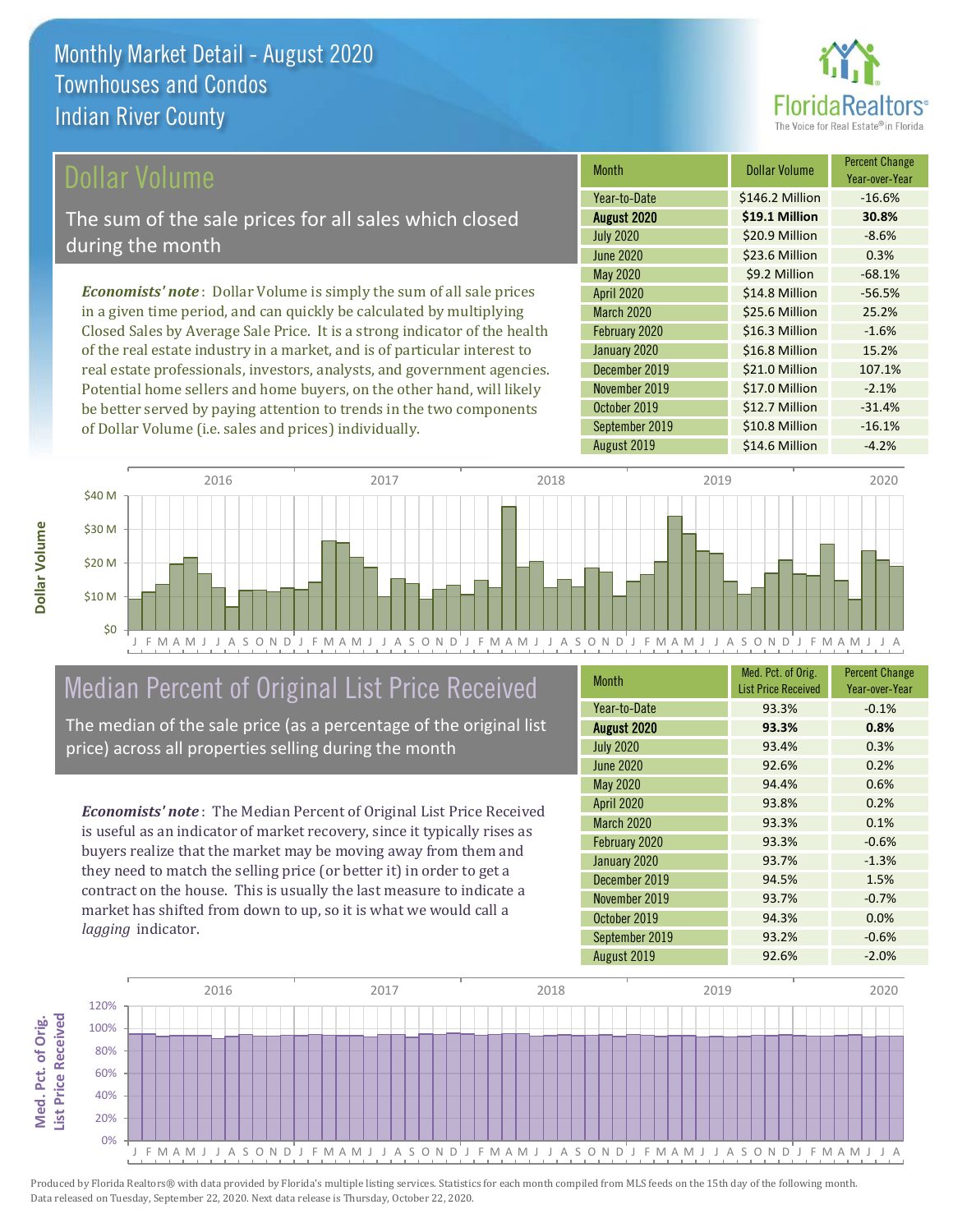

### Median Time to Contract

The median number of days between the listing date and contract date for all Closed Sales during the month

*Economists' note* : Like Time to Sale, Time to Contract is a measure of the length of the home selling process calculated for sales which closed during the month. The difference is that Time to Contract measures the number of days between the initial listing of a property and the signing of the contract which eventually led to the closing of the sale. When the gap between Median Time to Contract and Median Time to Sale grows, it is usually a sign of longer closing times and/or declining numbers of cash sales.

| <b>Month</b>      | <b>Median Time to</b><br>Contract | <b>Percent Change</b><br>Year-over-Year |
|-------------------|-----------------------------------|-----------------------------------------|
| Year-to-Date      | 80 Days                           | 40.4%                                   |
| August 2020       | 82 Days                           | 43.9%                                   |
| <b>July 2020</b>  | 102 Days                          | 21.4%                                   |
| <b>June 2020</b>  | 98 Days                           | 96.0%                                   |
| May 2020          | 45 Days                           | $-19.6%$                                |
| April 2020        | 33 Days                           | $-17.5%$                                |
| <b>March 2020</b> | 59 Days                           | $-11.9%$                                |
| February 2020     | 83 Days                           | 5.1%                                    |
| January 2020      | 75 Days                           | 29.3%                                   |
| December 2019     | 41 Days                           | $-21.2%$                                |
| November 2019     | 64 Days                           | $-5.9%$                                 |
| October 2019      | 52 Days                           | $-44.1%$                                |
| September 2019    | 106 Days                          | 158.5%                                  |
| August 2019       | 57 Days                           | $-5.0%$                                 |



### Median Time to Sale

**Median Time to Contract**

**Median Time to** 

The median number of days between the listing date and closing date for all Closed Sales during the month

*Economists' note* : Time to Sale is a measure of the length of the home selling process, calculated as the number of days between the initial listing of a property and the closing of the sale. *Median* Time to Sale is the amount of time the "middle" property selling this month was on the market. That is, 50% of homes selling this month took *less* time to sell, and 50% of homes took *more* time to sell. Median Time to Sale gives a more accurate picture than Average Time to Sale, which can be skewed upward by small numbers of properties taking an abnormally long time to sell.

| <b>Month</b>     | <b>Median Time to Sale</b> | <b>Percent Change</b><br>Year-over-Year |
|------------------|----------------------------|-----------------------------------------|
| Year-to-Date     | 113 Days                   | 11.9%                                   |
| August 2020      | 124 Days                   | 44.2%                                   |
| <b>July 2020</b> | 153 Days                   | 19.5%                                   |
| <b>June 2020</b> | 134 Days                   | 44.1%                                   |
| May 2020         | 81 Days                    | $-18.2%$                                |
| April 2020       | 88 Days                    | 0.0%                                    |
| March 2020       | 107 Days                   | 5.9%                                    |
| February 2020    | 110 Days                   | 8.9%                                    |
| January 2020     | 106 Days                   | 11.6%                                   |
| December 2019    | 76 Days                    | $-14.6%$                                |
| November 2019    | 99 Days                    | $-13.9%$                                |
| October 2019     | 97 Days                    | $-24.2%$                                |
| September 2019   | 161 Days                   | 98.8%                                   |
| August 2019      | 86 Days                    | $-20.4%$                                |

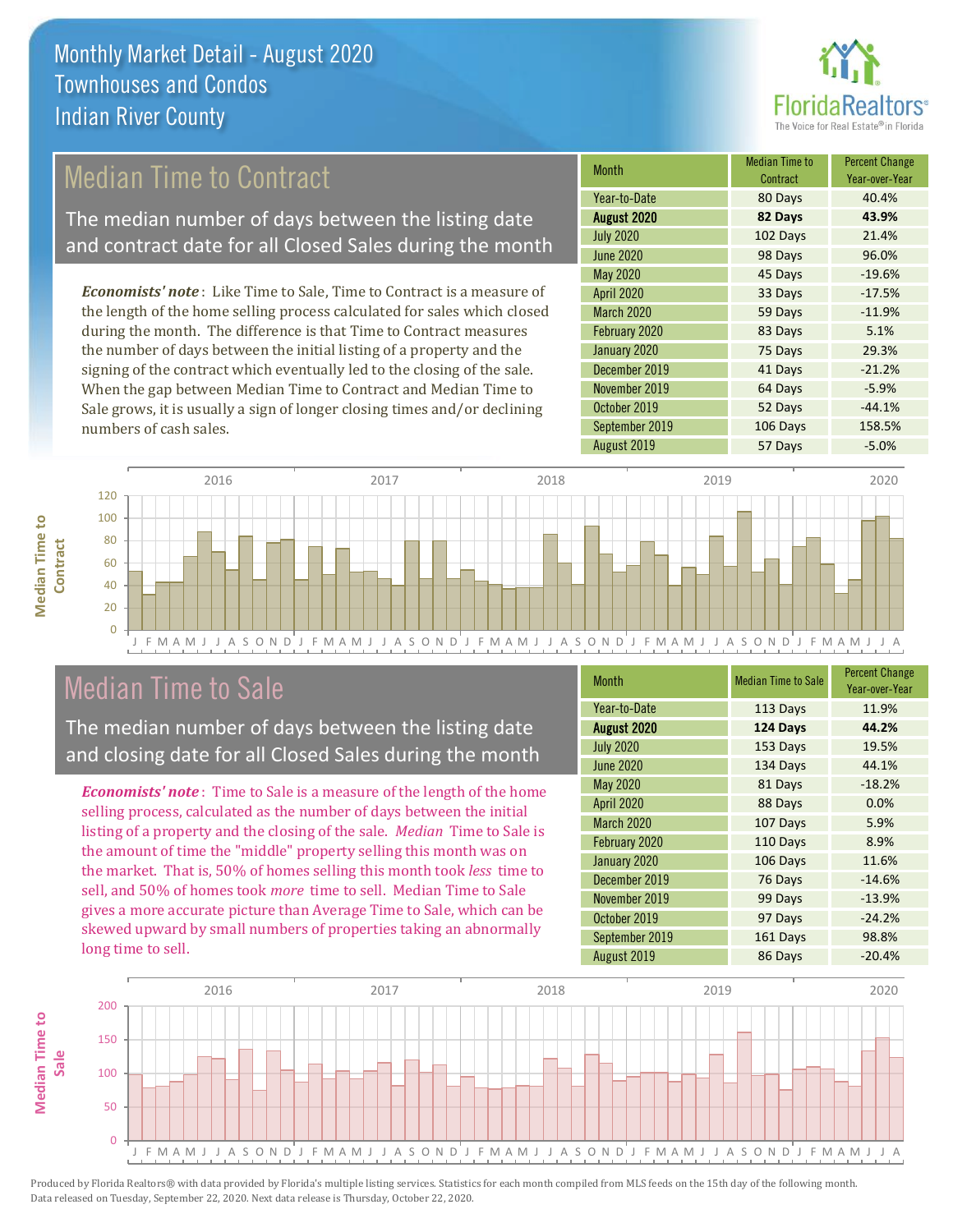

| <b>New Pending Sales</b>                                                       | <b>Month</b>      | <b>New Pending Sales</b> | <b>Percent Change</b><br>Year-over-Year |
|--------------------------------------------------------------------------------|-------------------|--------------------------|-----------------------------------------|
|                                                                                | Year-to-Date      | 657                      | 2.3%                                    |
| The number of listed properties that went under                                | August 2020       | 87                       | 38.1%                                   |
| contract during the month                                                      | <b>July 2020</b>  | 81                       | 20.9%                                   |
|                                                                                | <b>June 2020</b>  | 93                       | 31.0%                                   |
|                                                                                | <b>May 2020</b>   | 95                       | 4.4%                                    |
| <b>Economists' note</b> : Because of the typical length of time it takes for a | <b>April 2020</b> | 46                       | $-49.5%$                                |
| sale to close, economists consider Pending Sales to be a decent                | <b>March 2020</b> | 70                       | $-27.1%$                                |
| indicator of potential future Closed Sales. It is important to bear in         | February 2020     | 93                       | 19.2%                                   |
| mind, however, that not all Pending Sales will be closed successfully.         | January 2020      | 92                       | 8.2%                                    |
| So, the effectiveness of Pending Sales as a future indicator of Closed         | December 2019     | 57                       | 18.8%                                   |
| Sales is susceptible to changes in market conditions such as the               | November 2019     | 55                       | $-5.2%$                                 |
| availability of financing for homebuyers and the inventory of                  | October 2019      | 73                       | 62.2%                                   |



# New Listings

distressed properties for sale.

The number of properties put onto the market during the month

*Economists' note* : New Listings tend to rise in delayed response to increasing prices, so they are often seen as a lagging indicator of market health. As prices rise, potential sellers raise their estimations of value—and in the most recent cycle, rising prices have freed up many potential sellers who were previously underwater on their mortgages. Note that in our calculations, we take care to not include properties that were recently taken off the market and quickly relisted, since these are not really *new* listings.

| <b>Month</b>      | <b>New Listings</b> | <b>Percent Change</b><br>Year-over-Year |
|-------------------|---------------------|-----------------------------------------|
| Year-to-Date      | 854                 | 0.0%                                    |
| August 2020       | 69                  | $-18.8%$                                |
| <b>July 2020</b>  | 91                  | 8.3%                                    |
| <b>June 2020</b>  | 99                  | 37.5%                                   |
| May 2020          | 157                 | 91.5%                                   |
| April 2020        | 90                  | $-21.1%$                                |
| <b>March 2020</b> | 112                 | $-18.2%$                                |
| February 2020     | 96                  | $-23.2%$                                |
| January 2020      | 140                 | $-9.7%$                                 |
| December 2019     | 81                  | 11.0%                                   |
| November 2019     | 123                 | 11.8%                                   |
| October 2019      | 132                 | 28.2%                                   |
| September 2019    | 65                  | $-8.5%$                                 |
| August 2019       | 85                  | $-18.3%$                                |

August 2019 **63** -21.3%

September 2019 **55** 12.2%



Produced by Florida Realtors® with data provided by Florida's multiple listing services. Statistics for each month compiled from MLS feeds on the 15th day of the following month. Data released on Tuesday, September 22, 2020. Next data release is Thursday, October 22, 2020.

**New Listings**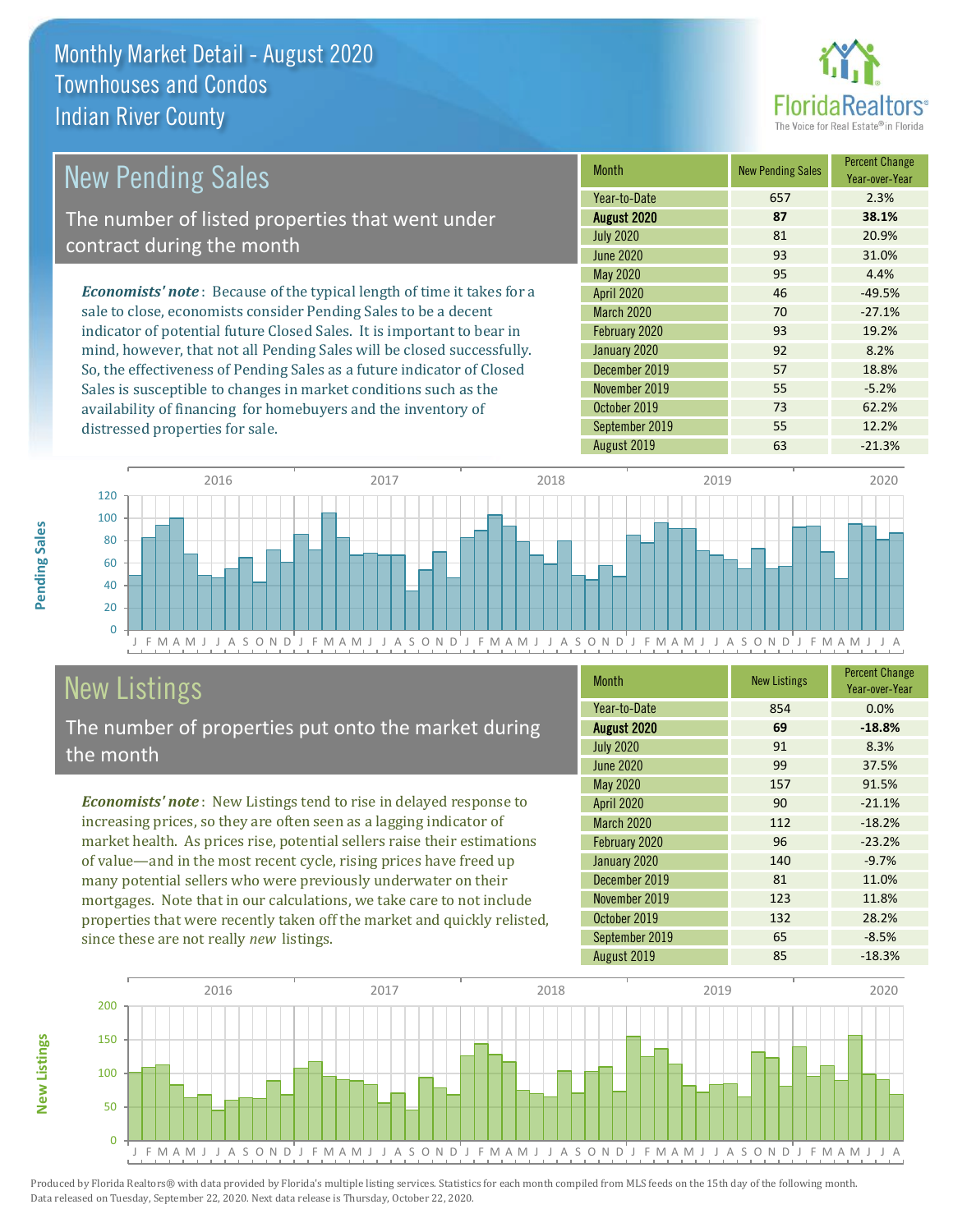

# *Economists' note* : There are a number of ways to define and calculate Inventory (Active Listings) The number of property listings active at the end of the month

Inventory. Our method is to simply count the number of active listings on the last day of the month, and hold this number to compare with the same month the following year. Inventory rises when New Listings are outpacing the number of listings that go off-market (regardless of whether they actually sell). Likewise, it falls when New Listings aren't keeping up with the rate at which homes are going off-market.

| <b>Month</b>             | Inventory | <b>Percent Change</b><br>Year-over-Year |
|--------------------------|-----------|-----------------------------------------|
| <b>YTD (Monthly Avg)</b> | 519       | 4.8%                                    |
| August 2020              | 424       | $-1.4%$                                 |
| <b>July 2020</b>         | 488       | 10.2%                                   |
| <b>June 2020</b>         | 507       | 9.5%                                    |
| <b>May 2020</b>          | 565       | 9.3%                                    |
| <b>April 2020</b>        | 559       | 3.7%                                    |
| <b>March 2020</b>        | 544       | 2.6%                                    |
| February 2020            | 527       | $-1.9%$                                 |
| January 2020             | 539       | 7.6%                                    |
| December 2019            | 539       | 21.7%                                   |
| November 2019            | 511       | 12.8%                                   |
| October 2019             | 456       | 9.1%                                    |
| September 2019           | 418       | 14.5%                                   |
| August 2019              | 430       | 17.2%                                   |



# Months Supply of Inventory

An estimate of the number of months it will take to deplete the current Inventory given recent sales rates

*Economists' note* : MSI is a useful indicator of market conditions. The benchmark for a balanced market (favoring neither buyer nor seller) is 5.5 months of inventory. Anything higher is traditionally a buyers' market, and anything lower is a sellers' market. There is no single accepted way of calculating MSI. A common method is to divide current Inventory by the most recent month's Closed Sales count, but this count is a usually poor predictor of future Closed Sales due to seasonal cycles. To eliminate seasonal effects, we use the 12-month average of monthly Closed Sales instead.

| <b>Month</b>             | <b>Months Supply</b> | <b>Percent Change</b><br>Year-over-Year |
|--------------------------|----------------------|-----------------------------------------|
| <b>YTD (Monthly Avg)</b> | 8.0                  | 8.1%                                    |
| August 2020              | 6.4                  | 3.2%                                    |
| <b>July 2020</b>         | 7.4                  | 15.6%                                   |
| <b>June 2020</b>         | 7.7                  | 11.6%                                   |
| <b>May 2020</b>          | 8.7                  | 13.0%                                   |
| April 2020               | 8.1                  | 0.0%                                    |
| <b>March 2020</b>        | 7.5                  | $-6.3%$                                 |
| February 2020            | 7.5                  | $-7.4%$                                 |
| January 2020             | 7.6                  | $-1.3%$                                 |
| December 2019            | 7.7                  | 13.2%                                   |
| November 2019            | 7.5                  | 11.9%                                   |
| October 2019             | 6.7                  | 9.8%                                    |
| September 2019           | 6.1                  | 10.9%                                   |
| August 2019              | 6.2                  | 10.7%                                   |

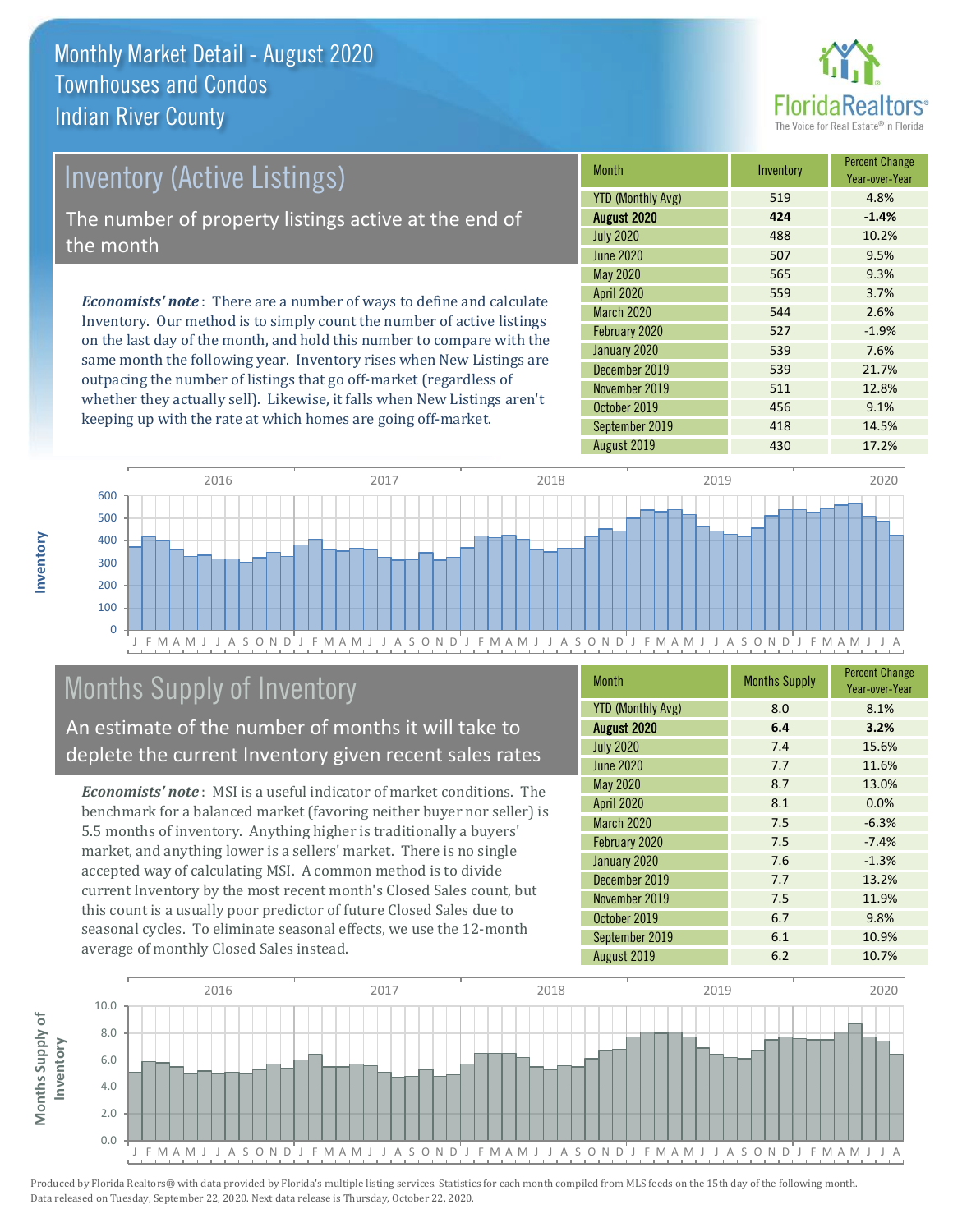

# Closed Sales by Sale Price

The number of sales transactions which closed during the month

*Economists' note:* Closed Sales are one of the simplest—yet most important—indicators for the residential real estate market. When comparing Closed Sales across markets of different sizes, we recommend comparing the percent changes in sales rather than the number of sales. Closed Sales (and many other market metrics) are affected by seasonal cycles, so actual trends are more accurately represented by year-over-year changes (i.e. comparing a month's sales to the amount of sales in the same month in the previous year), rather than changes from one month to the next.





### Median Time to Contract by Sale Price The median number of days between the listing date and contract date for all Closed Sales during the month

*Economists' note* : Like Time to Sale, Time to Contract is a measure of the length of the home selling process calculated for sales which closed during the month. The difference is that Time to Contract measures the number of days between the initial listing of a property and the signing of the contract which eventually led to the closing of the sale. When the gap between Median Time to Contract and Median Time to Sale grows, it is usually a sign of longer closing times and/or declining numbers of cash sales.

| <b>Sale Price</b>     | Median Time to<br>Contract | <b>Percent Change</b><br>Year-over-Year |
|-----------------------|----------------------------|-----------------------------------------|
| Less than \$50,000    | (No Sales)                 | N/A                                     |
| $$50,000 - $99,999$   | 26 Days                    | $-69.8%$                                |
| $$100,000 - $149,999$ | 57 Days                    | 83.9%                                   |
| $$150,000 - $199,999$ | 41 Days                    | 57.7%                                   |
| \$200,000 - \$249,999 | 97 Days                    | 106.4%                                  |
| \$250,000 - \$299,999 | 222 Days                   | 149.4%                                  |
| \$300,000 - \$399,999 | 40 Days                    | $-81.7%$                                |
| \$400,000 - \$599,999 | 149 Days                   | 93.5%                                   |
| \$600,000 - \$999,999 | 336 Days                   | 330.8%                                  |
| \$1,000,000 or more   | 498 Days                   | 146.5%                                  |



**Median Time to Contract**

**Median Time to Contract**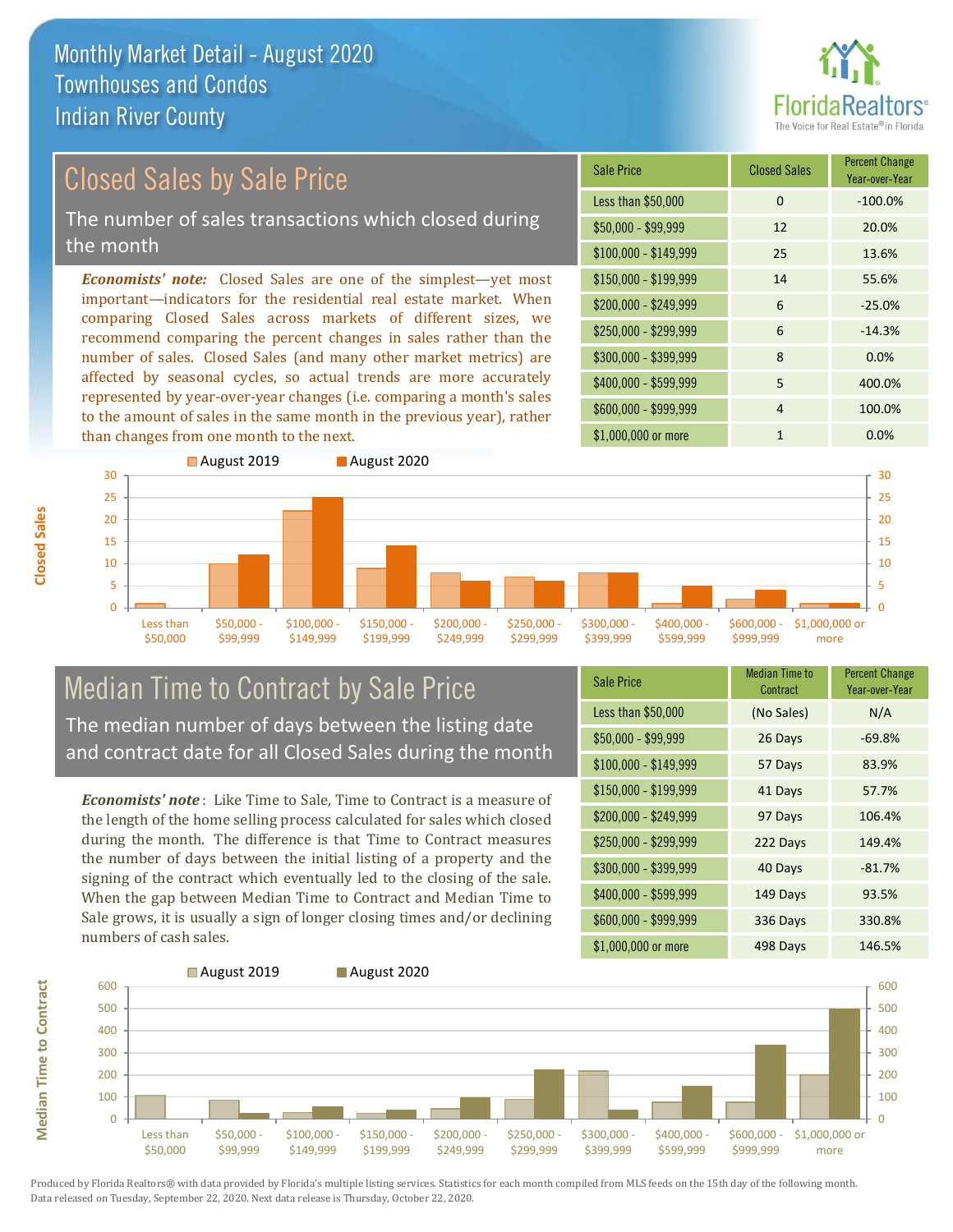

# New Listings by Initial Listing Price

The number of properties put onto the market during the month

*Economists' note:* New Listings tend to rise in delayed response to increasing prices, so they are often seen as a lagging indicator of market health. As prices rise, potential sellers raise their estimations of value—and in the most recent cycle, rising prices have freed up many potential sellers who were previously underwater on their mortgages. Note that in our calculations, we take care to not include properties that were recently taken off the market and quickly relisted, since these are not really *new* listings.

| <b>Initial Listing Price</b> | <b>New Listings</b> | <b>Percent Change</b><br>Year-over-Year |
|------------------------------|---------------------|-----------------------------------------|
| Less than \$50,000           | 0                   | $-100.0%$                               |
| $$50,000 - $99,999$          | 6                   | $-53.8%$                                |
| $$100,000 - $149,999$        | 20                  | $-9.1%$                                 |
| $$150,000 - $199,999$        | 11                  | $-42.1%$                                |
| \$200,000 - \$249,999        | 6                   | 100.0%                                  |
| \$250,000 - \$299,999        | 9                   | 800.0%                                  |
| \$300,000 - \$399,999        | 4                   | $-33.3%$                                |
| \$400,000 - \$599,999        | 6                   | $-45.5%$                                |
| \$600,000 - \$999,999        | 6                   | 20.0%                                   |
| \$1,000,000 or more          | 1                   | $-75.0%$                                |



### Inventory by Current Listing Price The number of property listings active at the end of the month

*Economists' note* : There are a number of ways to define and calculate Inventory. Our method is to simply count the number of active listings on the last day of the month, and hold this number to compare with the same month the following year. Inventory rises when New Listings are outpacing the number of listings that go off-market (regardless of whether they actually sell). Likewise, it falls when New Listings aren't keeping up with the rate at which homes are going off-market.

| <b>Current Listing Price</b> | Inventory | <b>Percent Change</b><br>Year-over-Year |
|------------------------------|-----------|-----------------------------------------|
| Less than \$50,000           | 0         | $-100.0%$                               |
| $$50,000 - $99,999$          | 48        | 26.3%                                   |
| $$100,000 - $149,999$        | 90        | 45.2%                                   |
| $$150,000 - $199,999$        | 45        | 4.7%                                    |
| \$200,000 - \$249,999        | 24        | 4.3%                                    |
| \$250,000 - \$299,999        | 36        | 0.0%                                    |
| \$300,000 - \$399,999        | 49        | $-33.8%$                                |
| \$400,000 - \$599,999        | 42        | $-28.8%$                                |
| \$600,000 - \$999,999        | 45        | 2.3%                                    |
| \$1,000,000 or more          | 45        | $-10.0%$                                |



Produced by Florida Realtors® with data provided by Florida's multiple listing services. Statistics for each month compiled from MLS feeds on the 15th day of the following month. Data released on Tuesday, September 22, 2020. Next data release is Thursday, October 22, 2020.

**Inventory**